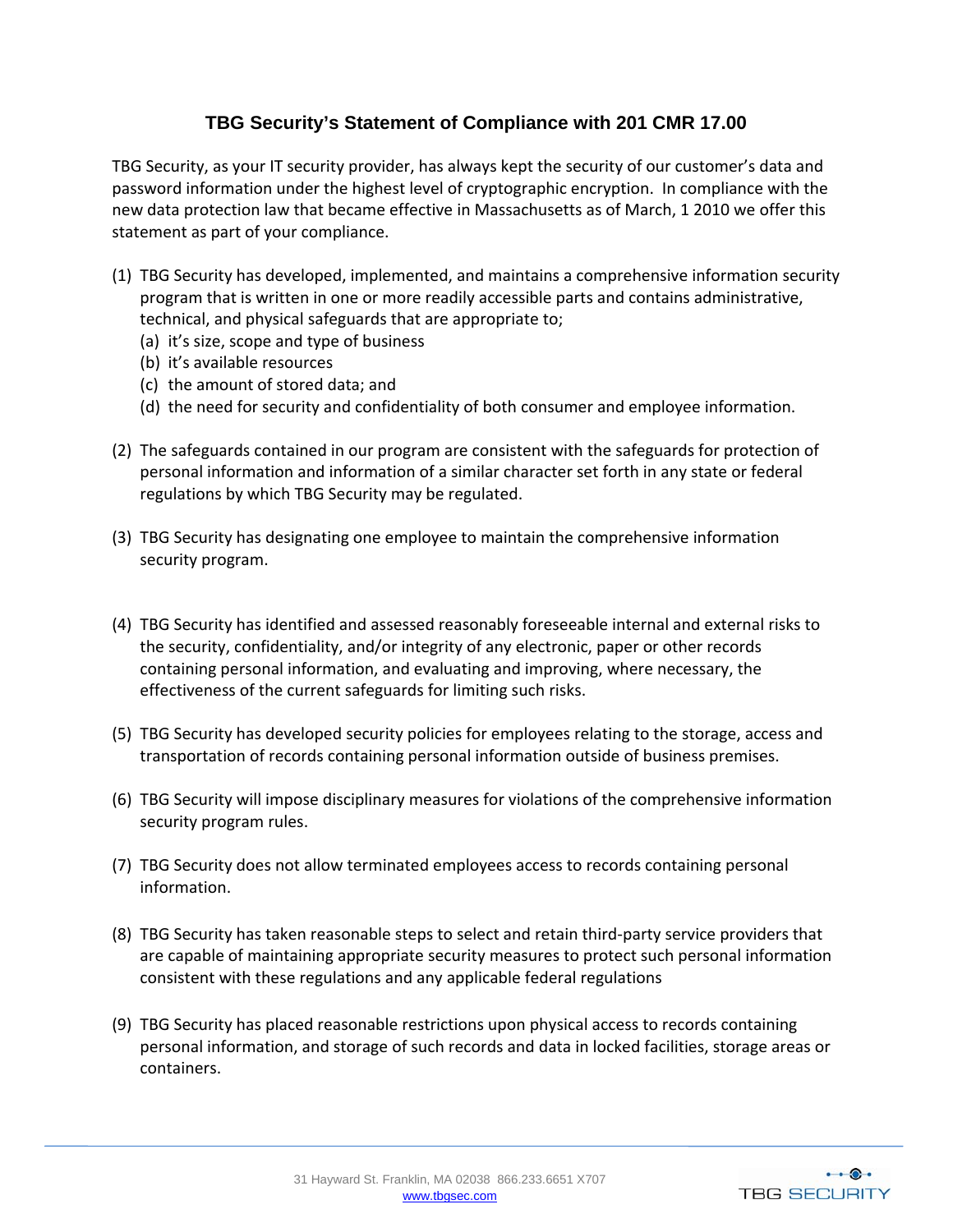- (10) TBG Security regularly monitors our CISP to ensure that the comprehensive information security program is operating in a manner reasonably calculated to prevent unauthorized access to or unauthorized use of personal information; and upgrading information safeguards as necessary to limit risks.
- (11) TBG Security reviews the scope of the security measures at least annually or whenever there is a material change in business practices that may reasonably implicate the security or integrity of records containing personal information.
- (12) TBG Security documents responsive actions taken in connection with any incident involving a breach of security, and mandatory post‐incident review of events and actions taken, if any, to make changes in business practices relating to protection of personal information.

## 17.04: **Computer System Security Requirements**

TBG Security's written, comprehensive information security program establishes and maintenances a security system covering its computers, including any wireless system that, at a minimum, and to the extent technically feasible, shall have the following elements:

(1) Secure user authentication protocols including:

(a) control of user IDs and other identifiers;

(b) a reasonably secure method of assigning and selecting passwords, or use of unique identifier technologies, such as biometrics or token devices;

(c) control of data security passwords to ensure that such passwords are kept in a location and/or format that does not compromise the security of the data they protect;

(d) restricting access to active users and active user accounts only; and

(e) blocking access to user identification after multiple unsuccessful attempts to gain access

or the limitation placed on access for the particular system;

(2) Secure access control measures that:

(a) restrict access to records and files containing personal information to those who need such information to perform their job duties; and

(b) assign unique identifications plus passwords, which are not vendor supplied default passwords, to each person with computer access, that are reasonably designed to maintain the integrity of the security of the access controls;

(3) TBG Security encrypts all transmitted records and files containing personal information that will travel across public networks, and encryption of all data containing personal information to be transmitted wirelessly.

(4) TBG Security monitors our systems, for unauthorized use of or access to personal information.

(5) TBG Security encrypts all personal information stored on laptops or other portable devices;

(6) For files containing personal information on a system that is connected to the Internet, TBG Security employs up-to-date firewall protection and operating system security patches, reasonably designed to maintain the integrity of the personal information.